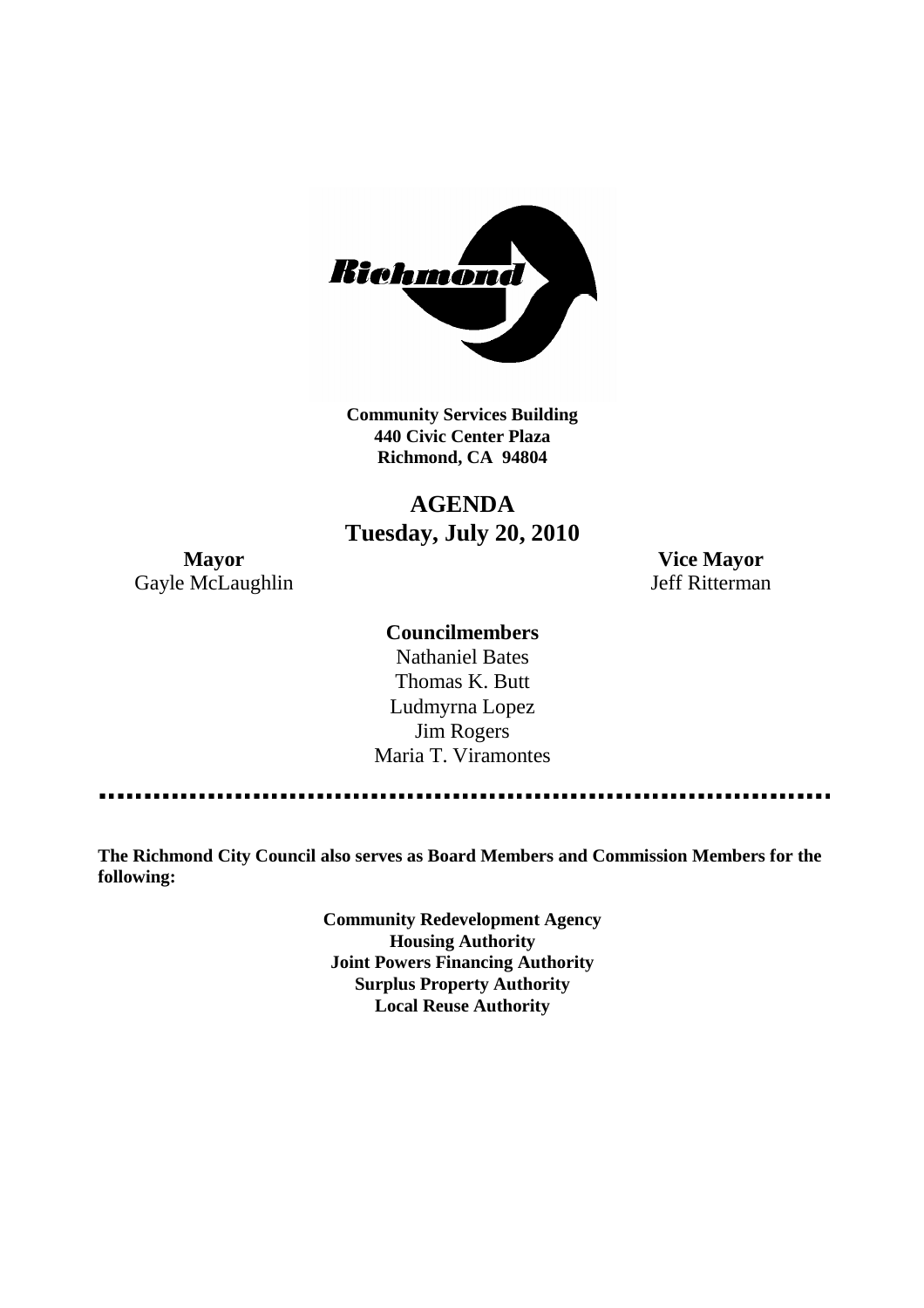# **MEETING PROCEDURES**

The City of Richmond encourages community participation at its City Council meetings and has established procedures that are intended to accommodate public input in a timely and time-sensitive way. As a courtesy to all members of the public who wish to participate in City Council meetings, please observe the following procedures:

**PUBLIC COMMENT ON AGENDA ITEMS:** Anyone who desires to address the City Council on items appearing on the agenda must complete and file a pink speaker's card with the City Clerk **prior** to the City Council's consideration of the item. Once the City Clerk has announced the item and discussion has commenced, no person shall be permitted to speak on the item other than those persons who have submitted their names to the City Clerk. Your name will be called when the item is announced for discussion. **Each speaker will be allowed TWO (2) MINUTES to address the City Council on NON-PUBLIC HEARING items listed on the agenda.**

**OPEN FORUM FOR PUBLIC COMMENT:** Individuals who would like to address the City Council on matters not listed on the agenda or on **Presentations, Proclamations and Commendations, Report from the City Attorney, or Reports of Officers** may do so under Open Forum. All speakers must complete and file a pink speaker's card with the City Clerk **prior** to the commencement of Open Forum. **The amount of time allotted to individual speakers shall be determined based on the number of persons requesting to speak during this item. The time allocation for each speaker will be as follows: 15 or fewer speakers, a maximum of 2 minutes; 16 to 24 speakers, a maximum of 1 and one-half minutes; and 25 or more speakers, a maximum of 1 minute.**

## **SPEAKERS ARE REQUESTED TO OCCUPY THE RESERVED SEATS IN THE FRONT ROW BEHIND THE SPEAKER'S PODIUM AS THEIR NAME IS ANNOUNCED BY THE CITY CLERK.**

**CONSENT CALENDAR:** Consent Calendar items are considered routine and will be enacted, approved or adopted by one motion unless a request for removal for discussion or explanation is received from the audience or the City Council. A member of the audience requesting to remove an item from the Consent Calendar must complete and file a speaker's card with the City Clerk **prior to the City Council's consideration of Agenda Review.** An item removed from the Consent Calendar may be placed anywhere on the agenda following the City Council's agenda review.

*The City Council's adopted Rules of Procedure recognize that debate on policy is healthy; debate on personalities is not. The Chairperson has the right and obligation to cut off discussion that is too personal, too loud, or too crude.*

**\*\*\*\*\*\*\*\*\*\*\*\*\*\*\*\*\*\*\*\*\*\*\*\*\*\*\*\*\*\*\*\*\*\*\*\*\*\*\*\*\*\*\*\*\*\*\*\*\*\*\*\*\*\*\*\*\*\***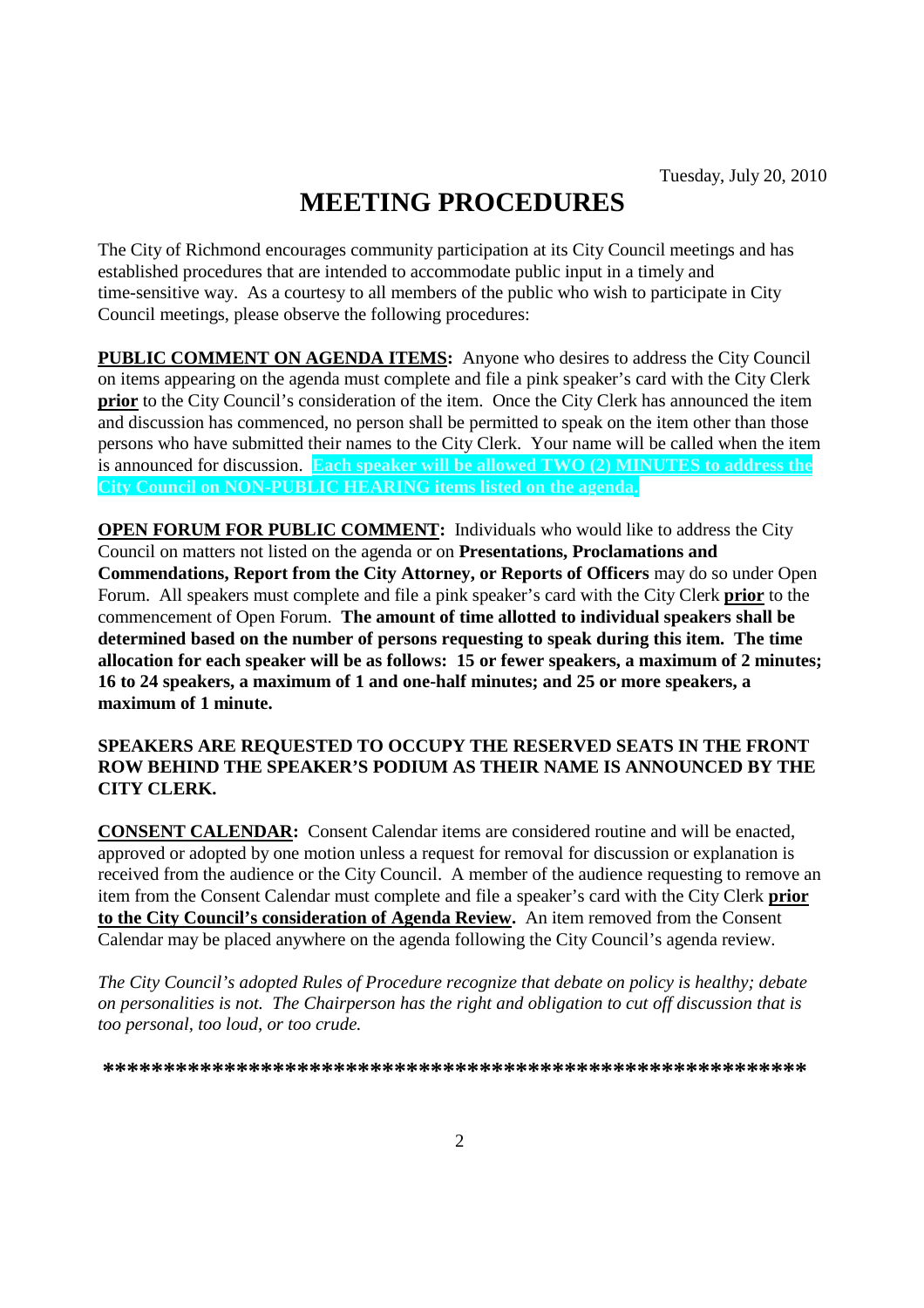## **EVENING OPEN SESSION**

5:00 p.m.

## **A. ROLL CALL**

### **B. PUBLIC COMMENT**

### **C. ADJOURN TO CLOSED SESSION**

## **CLOSED SESSION**

Shimada Room of the Community Services Building

### **A. CITY COUNCIL**

**A-1.** LIABILITY CLAIMS - PENDING LITIGATION (Government Code Section 54956.9):

Liletha Dalbert vs. City of Richmond (worker's comp claim)

Gesmundo vs. City of Richmond

**A-2.** CONFERENCE WITH LEGAL COUNSEL - EXISTING LITIGATION (Subdivision [a] of Government Code Section 54956.9):

Booker vs. City of Richmond

Jenkins vs. City of Richmond

People of the State of California and the City of Richmond vs. Parle, et al.

People of the State of California and the City of Richmond vs. Soto, et al.

People of the State of California and the City of Richmond vs. Tiongco, et al.

People of the State of California and the City of Richmond vs. Vasquez, et al.

People of the State of California and the City of Richmond vs. Kennedy, et al.

People of the State of California and the City of Richmond vs. Dayem, et al.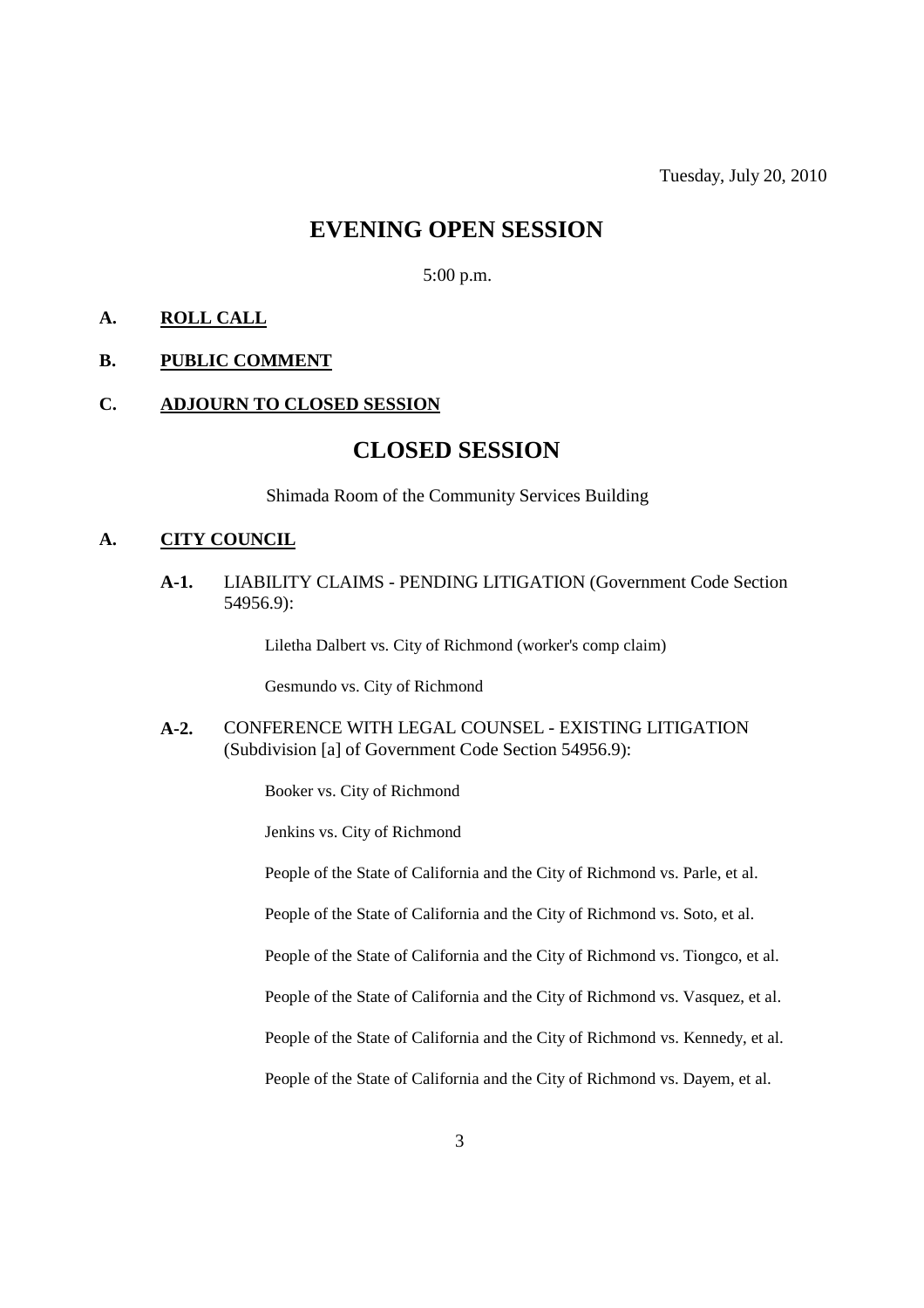Tuesday, July 20, 2010

People of the State of California and the City of Richmond vs. Estes, et al.

People of the State of California and the City of Richmond vs. Clay, et al.

**\*\*\*\*\*\*\*\*\*\*\*\*\*\*\*\*\*\*\*\*\*\*\*\*\*\*\*\*\*\*\*\*\*\*\*\*\*\*\*\*\*\*\*\*\*\*\*\*\*\*\*\*\*\*\*\*\*\***

## **JOINT MEETING OF THE HOUSING AUTHORITY/RICHMOND COMMUNITY REDEVELOPMENT AGENCY/CITY COUNCIL**

6:25 p.m.

## **PLEDGE TO THE FLAG**

- **A. ROLL CALL**
- **B. STATEMENT OF CONFLICT OF INTEREST**

## **C. OPEN FORUM FOR PUBLIC COMMENT**

## **D. CONSENT CALENDAR**

- **D-1.** ADOPT a resolution authorizing the Housing Authority executive director to submit the 2009 Public Housing Assessment System (PHAS) Certification to the U.S. Department of Housing and Urban Development. (This item was reviewed and recommended for approval by the Housing Advisory Commission at its July 12, 2010, meeting) - Richmond Housing Authority (Tim Jones 621-1310/Manuel Rosario 621-1308).
- **D-2.** ADOPT a resolution authorizing the Richmond Housing Authority executive director to submit the 2010 Section 8 Management Assessment Program (SEMAP) Certification to the U.S. Department of Housing and Urban Development. (This item was reviewed and recommended for approval by the Housing Advisory Commission at its July 12, 2010, meeting) - Richmond Housing Authority (Tim Jones 621-1310/Manuel Rosario 621-1308).

## **E. ADJOURNMENT**

**\*\*\*\*\*\*\*\*\*\*\*\*\*\*\*\*\*\*\*\*\*\*\*\*\*\*\*\*\*\*\*\*\*\*\*\*\*\*\*\*\*\*\*\*\*\*\*\*\*\*\*\*\*\*\*\*\*\***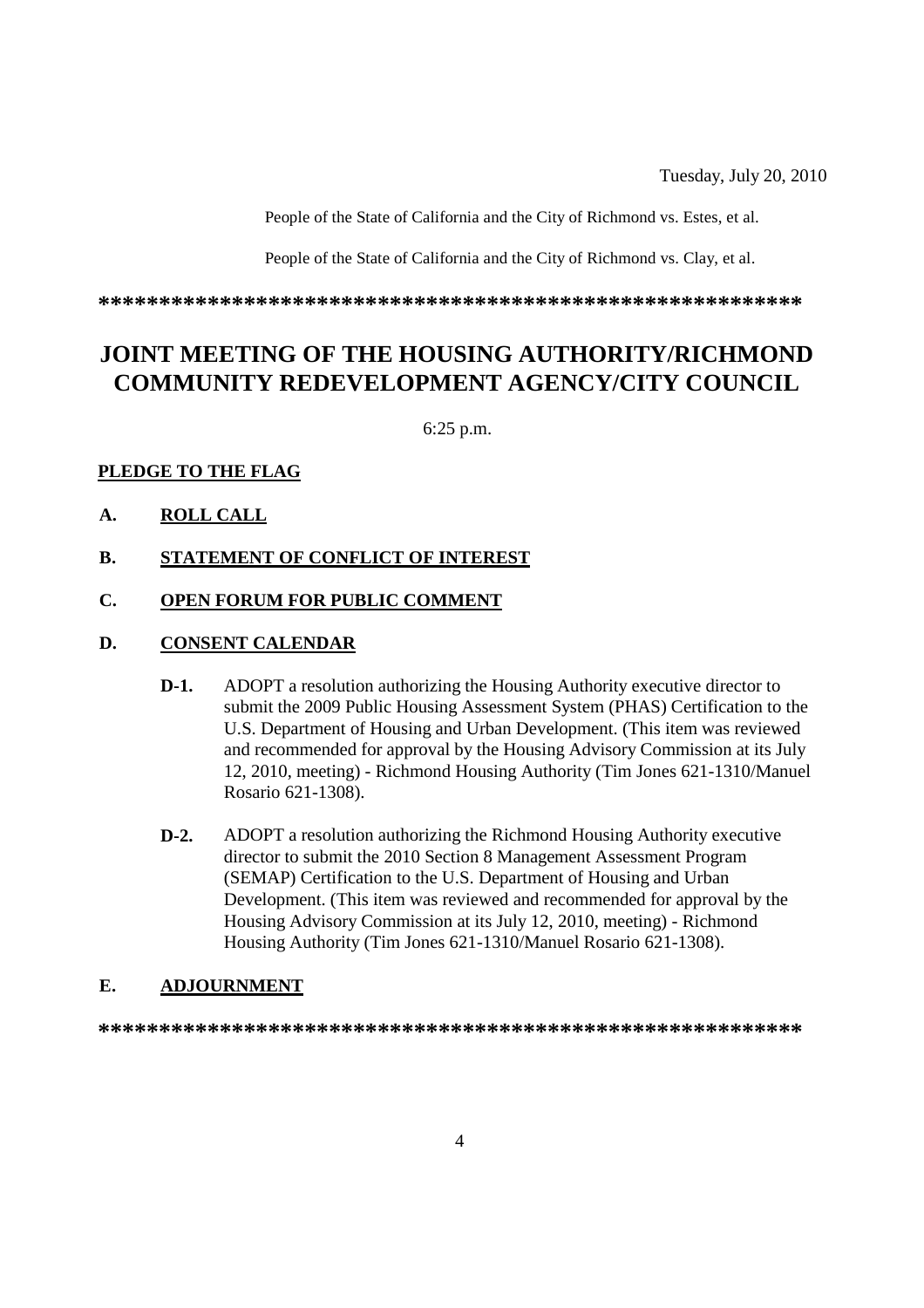## **JOINT MEETING OF THE RICHMOND REDEVELOPMENT AGENCY/RICHMOND CITY COUNCIL**

### 6:30 p.m.

### **A. ROLL CALL**

## **B. STATEMENT OF CONFLICT OF INTEREST**

### **C. OPEN FORUM FOR PUBLIC COMMENT**

**D. AGENDA REVIEW**

#### **E. PRESENTATIONS, PROCLAMATIONS, AND COMMENDATIONS**

**E-1.** RECEIVE an oral report regarding the 2010 Summer Visit from the Zhoushan Delegates - Councilmember Bates (620-6581).

## **F. REPORT FROM THE CITY ATTORNEY OF FINAL DECISIONS MADE AND NON-CONFIDENTIAL DISCUSSIONS HELD DURING CLOSED SESSION**

#### **G. REDEVELOPMENT AGENCY BOARD CONSENT CALENDAR**

**G-1.** ADOPT a resolution authorizing the executive director to enter into a second amendment to the Agreement to Negotiate Exclusively with the Olson Company for the 12th and Macdonald Mixed Use Project - Richmond Community Redevelopment Agency (Steve Duran/Alan Wolken 307-8140).

### **H. CITY COUNCIL CONSENT CALENDAR**

- **H-1.** RATIFY a Temporary Permission to Enter for Emergency Construction and Vehicle Bypass Agreement between the City and the John M. and Rosalie K. Stahl Trust and the Stahl Rolling Hills Trust, to construct the Via Verdi emergency bypass road through a privately owned parcel bounded by Via Verdi, El Portal Drive, and the northbound I-80 on-ramp - Engineering Services (Edric Kwan 621-1825/Tawfic Halaby 621-1612).
- **H-2.** APPROVE an amendment to the contract with Hargis & Associates to extend the term through June 30, 2011, and increase the amount by \$10,000 for a total contract amount not to exceed \$42,500 to develop and administer a promotional examination for the Fire Department - Human Resources Management (Leslie Knight 620-6600).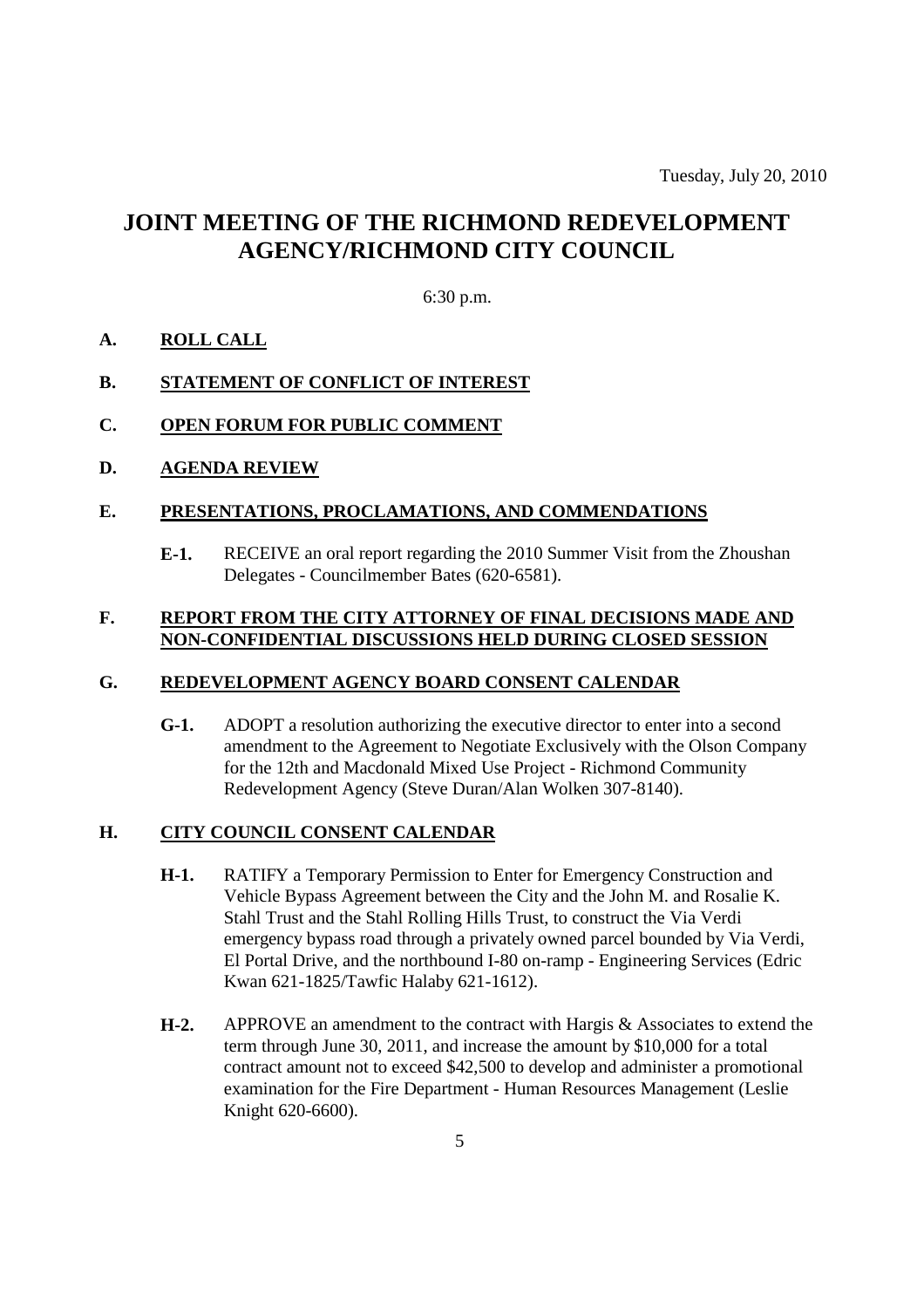- **H-3.** ADOPT a resolution granting another designated period (July 21, 2010 to October 20, 2010) for the two years additional service credit for early retirement for certain specified classifications - Human Resources Management (Leslie Knight 620-6600).
- **H-4.** ACCEPT the work completed by Grade Tech, Inc. for construction of Phase II of the Central Richmond Greenway Bicycle/Pedestrian Trail Project at a final construction cost of \$1,108,299.69 - Engineering Services (Edric Kwan 621- 1825).
- **H-5.** APPROVE the purchase of safety and operation equipment from Lincoln Aquatics for the Richmond Plunge in an amount not to exceed \$50,500 - Recreation Department (Keith Jabari 620-6791).
- **H-6.** APPROVE an amendment to the contract with Pankow Special Projects, L.P. in an amount not to exceed \$60,000, bringing the total contract amount to \$209,899 to provide on-call construction services at the Civic Center Plaza complex through December 31, 2010, and authorize the city manager or his designee to execute and implement the contract - Community & Economic Development (Steve Duran 307-8140).
- **H-7.** ADOPT a resolution to declare the city owned property at 341-347 South 17th Street as surplus and authorize the city manager to follow the disposition procedures as provided for by California Government Code Sections 54220 - 54232 to dispose of the property - Community & Economic Development (Steve Duran 307-8140).
- **H-8.** APPROVE a lease acquisition of automatic external defibrillator (AED) devices for installation at city facilities to enhance the ability of city employees to save the life of a person who suffers a cardiac arrest on city premises, at a cost of \$114,588 for a four-year lease term; and approve purchase of ancillary equipment and compliance services in the amount of \$26,249. (This item was reviewed and recommended for approval by the Finance Committee at its April 2, 2010, meeting) - Human Resources Management (Leslie Knight 620-6600).
- **H-9.** ADOPT a resolution amending the City of Richmond's Position Classification Plan to add the new classification of Engineering Infrastructure Administrator - Human Resources Management (Leslie Knight 620-6600).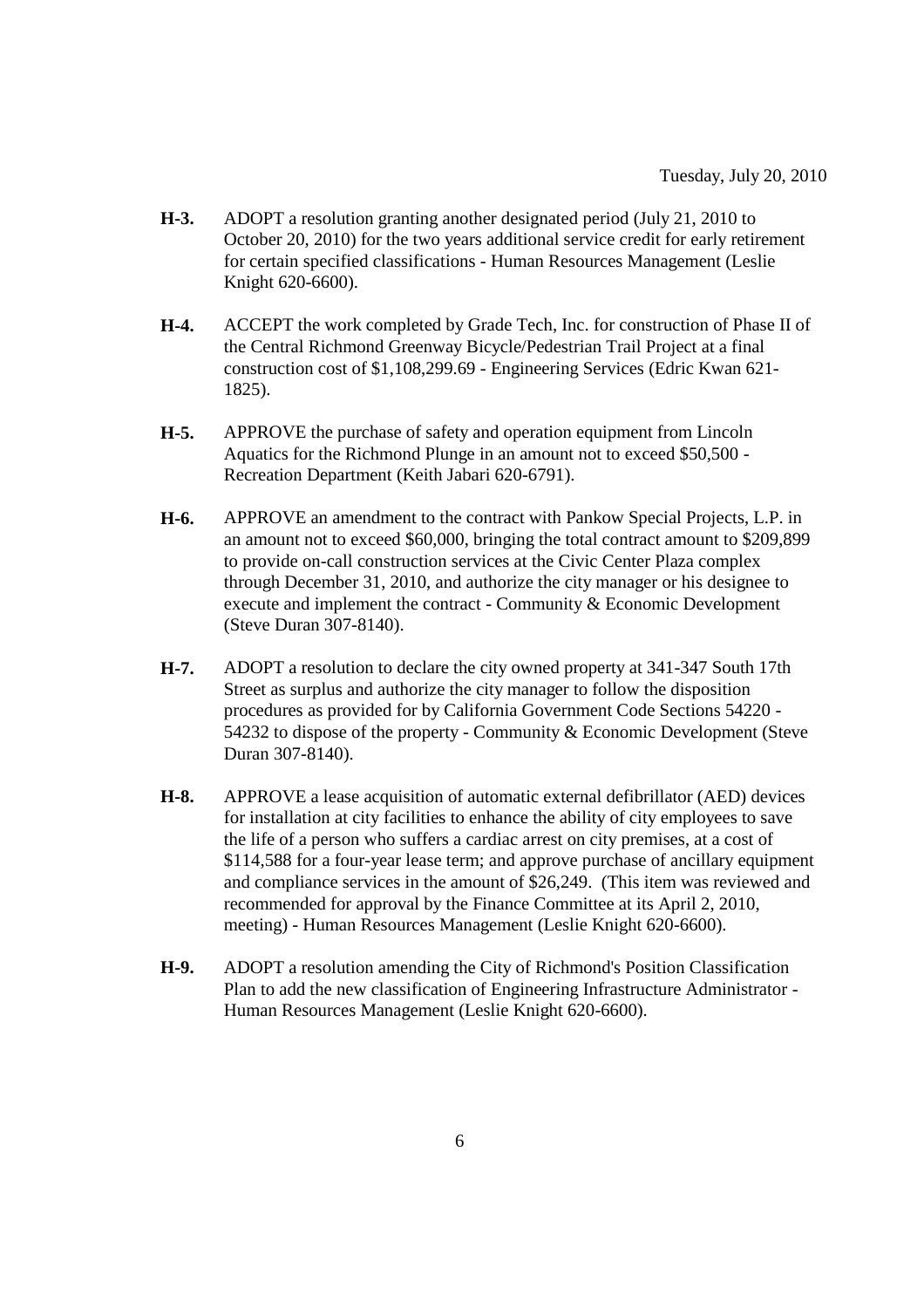- **H-10.** INTRODUCE an ordinance (first reading) establishing the wages, salary, and compensation for the new classification of Engineering Infrastructure Administrator (Salary Range No. 066: \$6,926 - \$8,419/month) for the Wastewater Enterprise - Human Resources Management (Leslie Knight 620- 6600).
- **H-11.** ADOPT a resolution authorizing placement of liens and special assessments for unpaid garbage collection service fees on County property tax records - Finance Department (James Goins/Antonio Banuelos 620-6741).
- **H-12.** ADOPT a resolution increasing appropriation for private sewer lateral grant funding in the amount of \$100,000 for a total FY 2010-11 budget of \$200,000 - Engineering Services (Edric Kwan/Chad Davisson 620-5486).
- **H-13.** APPROVE an extension to the current contract with Valley Oil Company to provide fuel to the City of Richmond, extending the term by six months to December 31, 2010, and increasing the amount of the contract by \$400,000 - Public Works Department (Yader Bermudez 231-3009).

## **I. PUBLIC HEARINGS**

- **I-1.** CONSIDER approving the proposed increase in annual assessments for the Hilltop Landscape Maintenance District for the 2010-2011 Fiscal Year, and consider adopting a resolution approving the levy and collection of the proposed annual assessments - Public Works Department (Yader A. Bermudez 231-3009).
- **I-2.** CONSIDER approving the proposed annual assessments for the Marina Bay Landscaping and Lighting Maintenance District for the 2010-2011 Fiscal Year and consider adopting a resolution approving the levy and collection of the proposed annual assessments - Public Works Department (Yader A. Bermudez 231-3009).

## **J. RESOLUTIONS**

**J-1.** ADOPT a resolution in opposition of Proposition 23 which would suspend AB32, the Clean Energy and Air Pollution Control Standards of the Global Warming Solutions Act of 2006 - Mayor McLaughlin (620-6503), Vice Mayor Ritterman and Councilmember Butt (620-6581).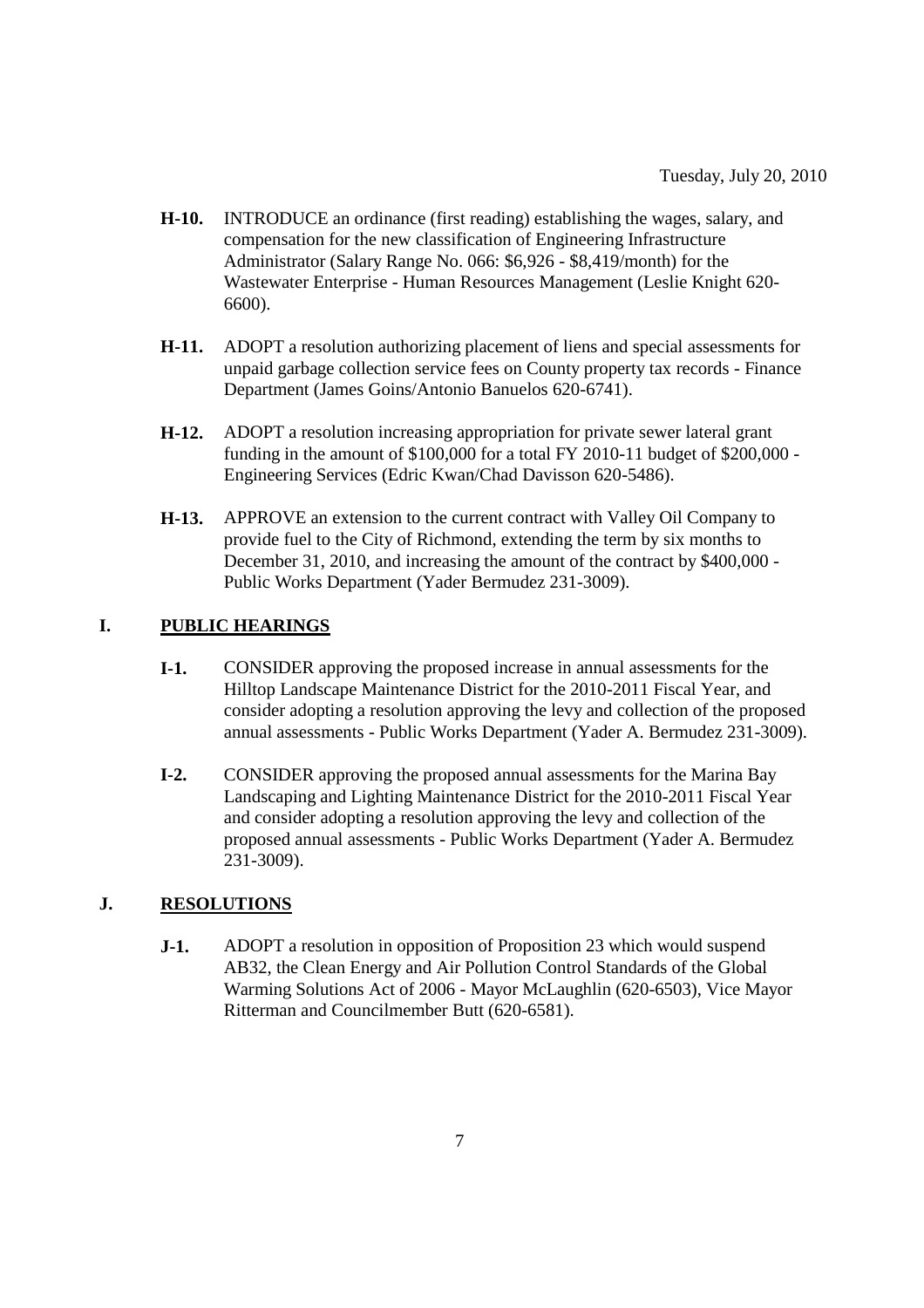**J-2.** ADOPT a resolution designating the Perennial Purple Tree Collard as the official green of the City of Richmond - Councilmember Butt (236-7435).

## **K. ORDINANCES**

- **K-1.** INTRODUCE an ordinance (first reading) amending Richmond Municipal Code Chapter 11.86 (Bingo Games) to eliminate the restriction on the number of days per week that an organization may conduct bingo games and to ensure that all charitable bingo gaming is conducted in a manner that preserves the public safety and welfare - City Attorney (Randy Riddle 620-6509).
- **K-2.** INTRODUCE an ordinance (first reading) amending provisions of the Richmond Municipal Code to allow businesses serving food and beverages to obtain an encroachment permit and, in certain cases, a conditional use permit, to use public sidewalks for outdoor dining - Planning and Building Services Department (Richard Mitchell 620-6706).
- **K-3.** INTRODUCE an ordinance (first reading) adding Chapter 7.102 (Medical Marijuana Collectives) to the Richmond Municipal Code - City Attorney's Office (Randy Riddle 620-6509).
- **K-4.** INTRODUCE an ordinance (first reading) amending Richmond Municipal Code Chapter 6.06.074 to require evaluation for historical significance prior to demolition of a structure more than 50 years old and changing the name of the Historic Preservation Advisory Committee to the Historic Preservation Commission - Mayor McLaughlin (620-6503) and Councilmember Butt (620- 6581).

## **L. COUNCIL AS A WHOLE**

- **L-1.** CONSIDER placing a non-binding advisory measure on the November 2010 ballot asking whether the City of Richmond should approve a project including a casino at Point Molate provided that the advisory measure is considered in a manner consistent with all the city's legal obligations - Mayor McLaughlin (620- 6503), Vice Mayor Ritterman and Councilmember Butt (620-6581).
- **L-2.** APPROVE and ADOPT a Ballot Advisory Measure to place before the voters on the November 2010 Ballot indicating if the City of Richmond should consider gaming at a Casino Resort with shoreline and open space protections at Point Molate - Councilmember Viramontes (620-6581).